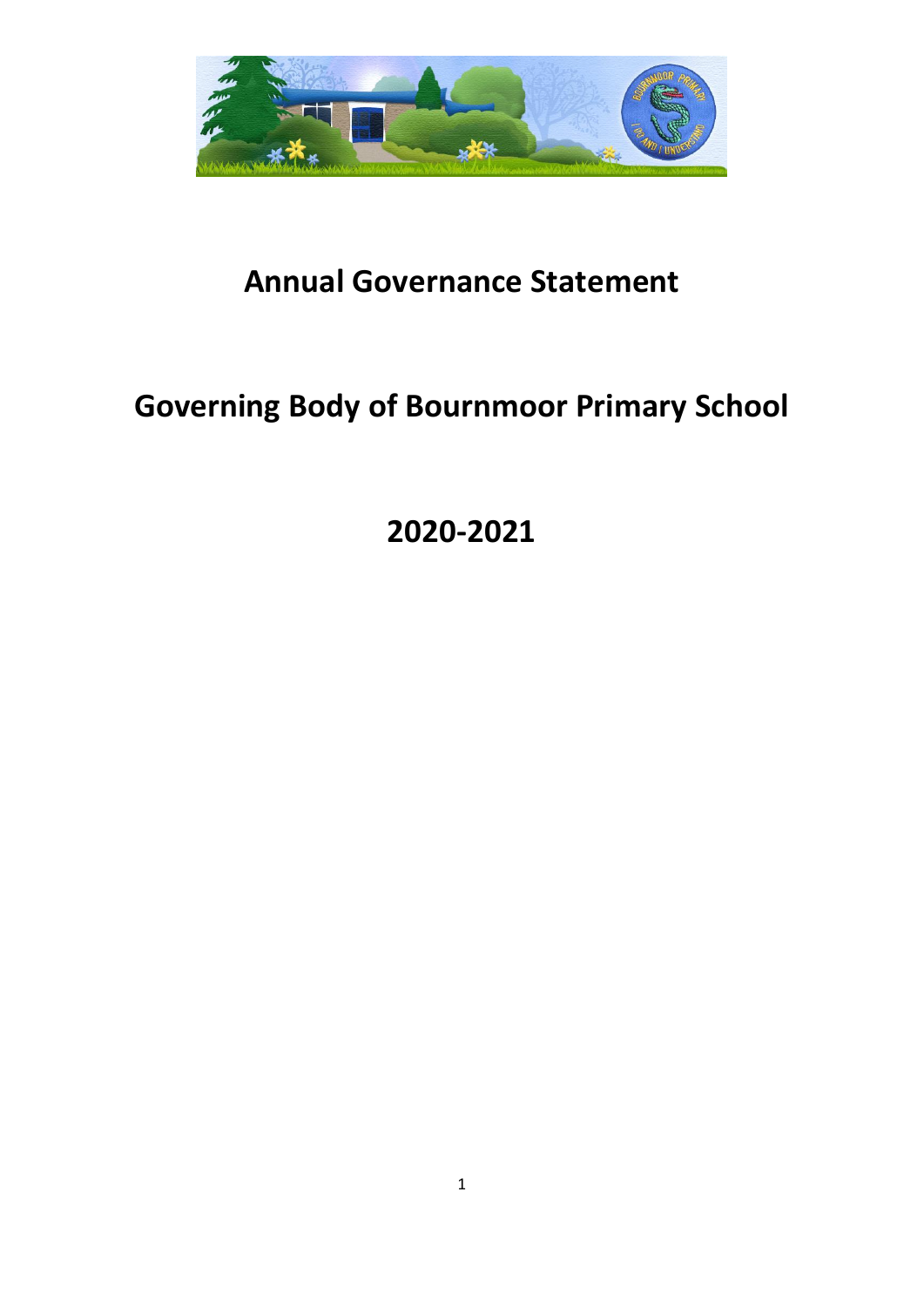## **School Vision and Aims**

We provide a friendly, caring environment for our pupils and have high expectations of behaviour and standards. We value each child and, through careful assessment of their knowledge, skills and abilities, strive to help them achieve their personal best. Our Ofsted inspection in July 2019 confirmed that our school continues to be good. Pupils enjoy coming to school and receiving a broad and balanced education where we support each pupil to succeed and reach their full potential. We have significantly developed STEM opportunities for pupils which helps children make links between their own learning and in school and the world of work. We strive to provide pupils with teaching and learning which ensures they are fully equipped for life in modern Britain. **Our Aims:**

- To present a stimulating balanced curriculum which satisfies the needs and requirements of the National Curriculum;
- To help pupils discover the joy of learning, develop lively enquiring minds, the ability to ask questions and reason rationally to apply themselves to tasks and physical skills;
- To help pupils acquire knowledge and skills relevant to adult life;
- To help pupils understand the world in which they live and the inter-dependence of individuals, groups and nations;
- To help pupils appreciate human achievement and aspirations;
- To instil a respect for religious and moral values and a tolerance for other people and their opinions, other races, religions and ways of life.

### **As the Governing Body of Bournmoor Primary School we have a strong focus on our core strategic functions. Our Aims:**

- To ensure clarity of vision, ethos and strategic direction
- To hold the headteacher to account for the educational performance of the school and its pupils as well as the performance management of staff
- To ensure we aim to get the very best attainment and progress for each child, having due regard for equality of opportunity
- To ensure we effectively oversee the financial performance of school, ensuring best practice and value for money

#### **Governance Arrangements**

We hold termly Governing Body meetings which are well attended. Committee meetings are also held termly. Governors hold key positions in the effective running of the school.

#### **Our Structure:**

- Headteacher: Mrs Laura Snowdon
- Chair of Governors: Mrs Tracy Bell
- Vice Chair of Governors: Mrs Karin Laybourne

#### **Appeals:**

- Dr M Leddra (Chair)
- Mr C Gowland
- Cllr A Willis
- Mrs K Laybourne

## **Curriculum and Standards:**

- Mrs L Carr (Chair)
- Mr C Gowland
- Mrs L Snowdon
- Cllr A Willis
- Mr A French

## **Finance and Buildings:**

- Mrs K Laybourne (Chair)
- Mrs T A Bell
- Mrs R Andrews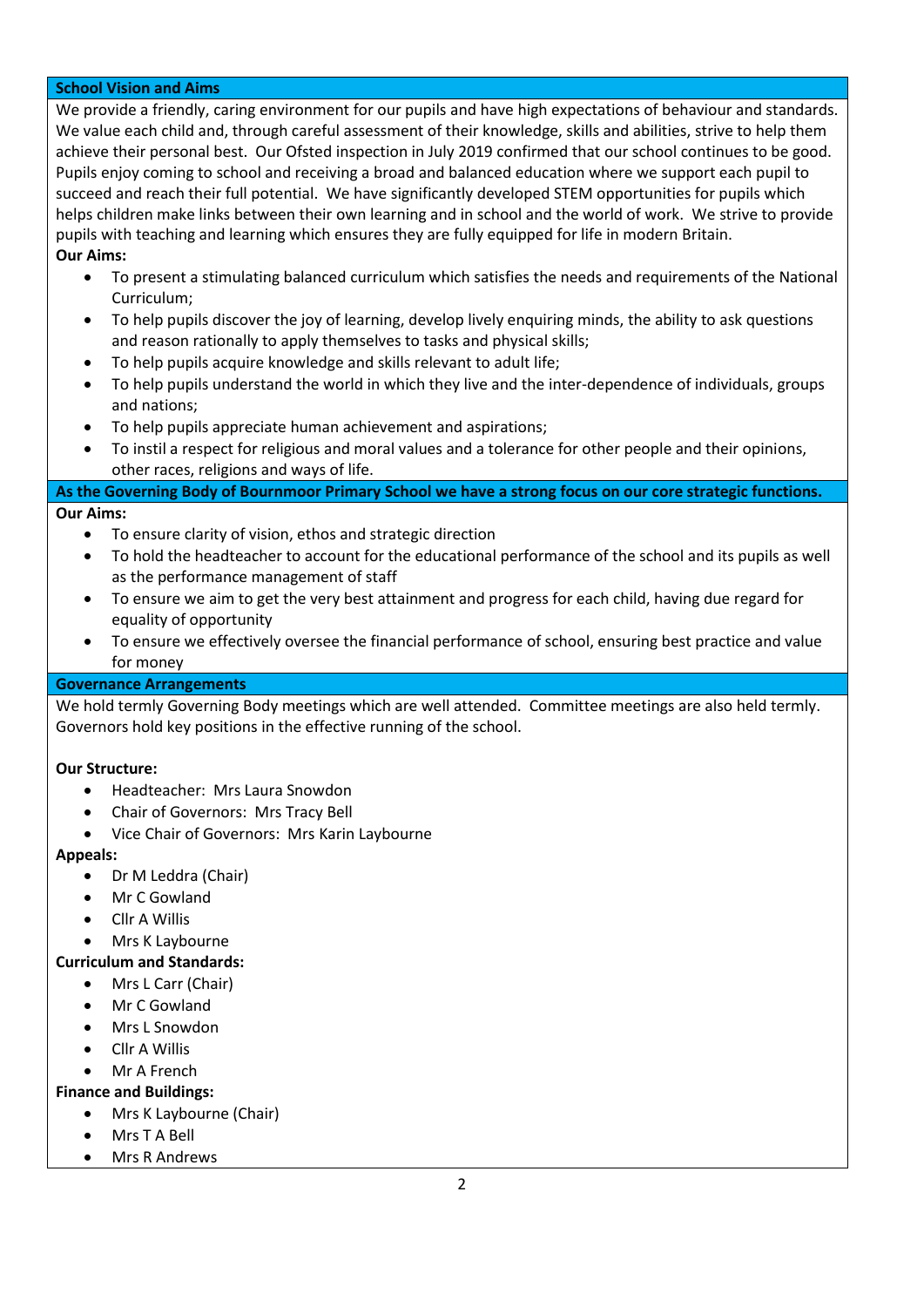- Dr M Leddra
- Mrs L Snowdon
- Mrs L Carr

## **First/Pay Review**

- Mrs T A Bell (Chair)
- Mrs L Carr
- Mrs R Andrews

## **Performance Management:**

- Mrs T A Bell (Chair)
- Dr M Leddra
- Cllr Willis

# **Staffing/Personnel:**

- Mr C Gowland (Chair)
- Mrs T Bell
- Mrs R Andrews
- Mrs L Carr
- Mrs L A Snowdon

# **Key Issues Faced and Addressed by the Governing Body in 2019 to 2020**

- **1) Leadership and Management**: Further develop the roles of subject leaders to heighten leadership capacity and to enable them to measure the effectiveness of improvement strategies.
- **2) Leadership and Management**: Continue governor monitoring roles to enable them to provide more focused support and challenge for school leaders.
- **3) Leadership and Management**: Closely monitor reading across the school to continue the progress made across KS1 into KS2
- **4) The Quality of Education**: Develop further teachers' ability to plan learning activities that meet the needs of pupils for their different starting points, particularly the most able and least able pupils.
- **5) The Quality of Education**: Provide focused opportunities for children in the early years to practice their writing and letter formation.
- **6) The Quality of Education**: Intensify actions to accelerate pupils' progress in writing, with a particular focus on boys' and increasing proportions reaching ARE and above.
- **7) Behaviour and Attitudes**: Develop our behaviour 'peg' system further to ensure that rewards (and when needed consequences) reflect pupil voice and ideas.
- **8) Personal Development**: Focus on development of pupils' rights as part of their global citizenship.

## **Actions and Impact:**

**Target 1**: The monitoring timetable was put in place and book scrutiny was completed weekly. Performance Management targets were linked to our School Development Plan. Staff meeting time was used to focus on monitoring linked to our SDP e.g. 21/10/19 focus on writing through learning walk and looking at books by all staff. To ensure we match our Ofsted targets, focusing on reading, new more able books and new phonics books were ordered following an audit by our Literacy lead. In addition, we had an author visit from Adam Bushnell in September to raise the profile of reading from the start of the year. Also, the Resilient Reader Award was introduced to raise the profile of reading. Children were asked to design the character of our resilient reader to engage pupils. Staff completed curriculum and leadership CPD to develop them within their area of leadership with the CPD list compiled and updated. Applications for PSQM, PGQM and RRSA are ongoing with staff training linked to this. For example, 14/10/19 staff meeting on RRSA led by PSHE Leader and Science Leader provided a report to governors for 22/10/19. Links with other schools were being developed to share good practice. Applications for PSQM and PGQM have been extended due to the coronavirus so work can be compiled as school resumes. 22/10/19 meeting used to assign governor links. A training programme for governors was available to ensure those new to role could develop their capacity to challenge and monitor. Governor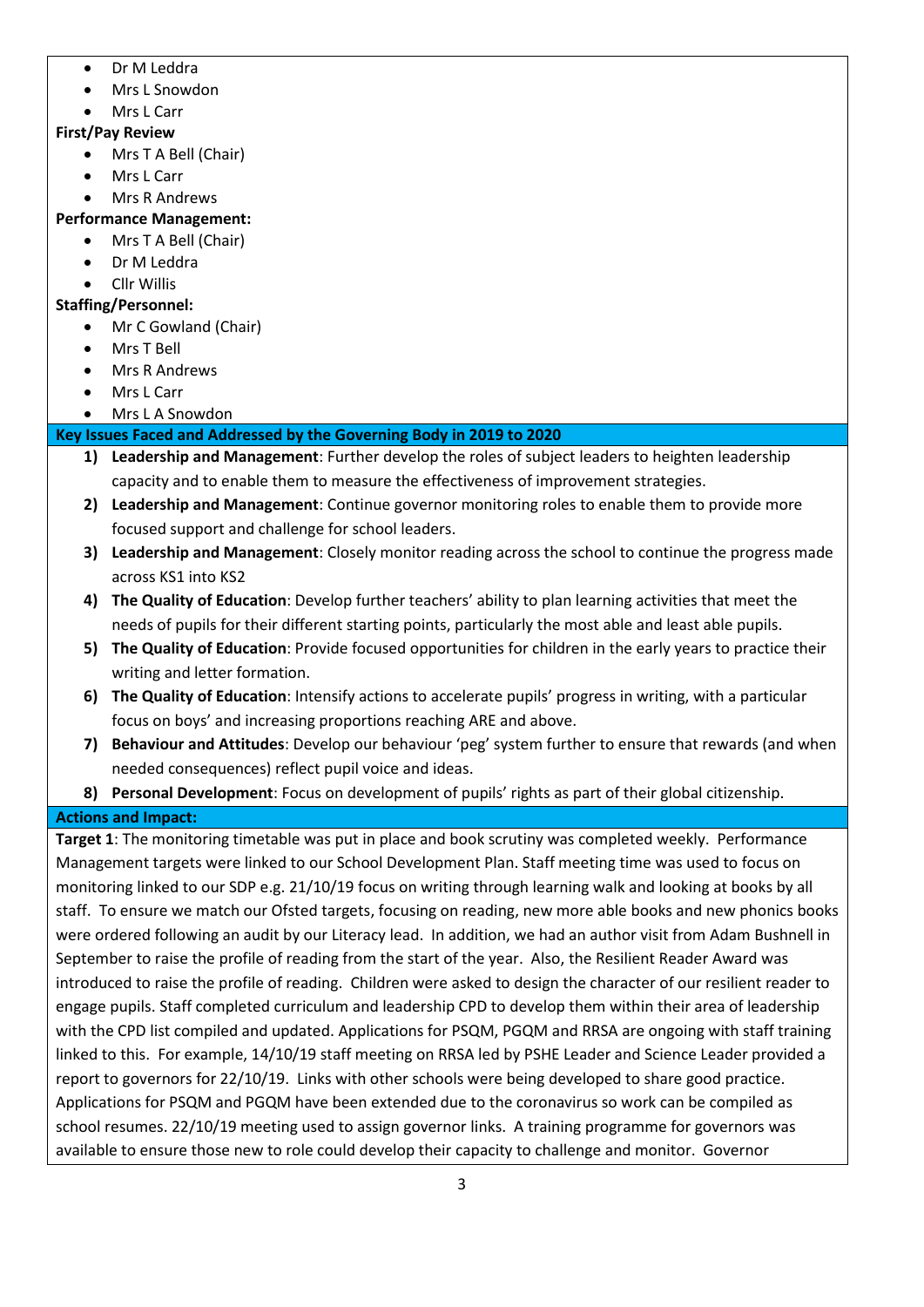monitoring visits have taken place and these were shared at our termly meetings.

**Target 2**: Monitoring roles were established on 22/10/19 linked to School Development Plan. The skills of governors were utilised and this has had a very positive impact on school improvement. The new skills matrix was completed in Spring 2020 to ensure those new to role could share their skills and any training of current governors was reflected in the matrix. This was uploaded to the school website. 22/10/19 FGB meeting was used to assign governor links. A training programme for governors was available to ensure those new to role could develop their capacity to challenge and monitor. Governor training was compiled and shared at meetings. The staff have found the governor links to be beneficial as the governors share their expertise allowing a positive, professional dialogue as part of our school improvement.

**Target 3:** Data and teacher assessment information was used to identify targeted pupils. A timetable of interventions was put in place with teaching assistants alongside SEN support from our HLTA. Staff meeting time and PD day training was used to look at precisely what children needed to move them forward. These groups were tracked separately so impact could be more closely monitored. Pupil progress meeting in Autumn term and Spring term focused on this specific data to look at progress and set new targets for monitoring. Staff evaluated which interventions were being used and the impact of each one so we could be clear about which had the most positive outcomes. The Literacy Lead audited books to look at resources required. Staff looked closely at the books going home/in school to ensure that they matched the level required by the child to support learning beyond school. This was supported by the TA weekly reading interventions where close monitoring took place. Additional books were ordered for the more able readers to develop their inference and deduction. Dedication intervention was used to develop these key skills for children in small group work. New phonics books were purchased to ensure that the letters and sounds in each phase match after an audit of our resources.

**Target 4:** Learning walks and books scrutiny showed the focus on developing each child. Specific training has been completed in developing more able readers and writers along with ongoing SEND training. Lesson observations showed the positive impact this was having. Staff training has focused on how best to track and share pupil targets. Maths targets sheet, for example, allowed pupils to see when they have achieved key objectives. Updates were completed by staff, shared with children and monitored through book scrutiny by middle and senior leaders. A timetable of intervention was in place for Autumn and Spring term to allow children to develop their basic skills. Also, higher ability pupils were given appropriate group work to develop their knowledge and ability in a subject and staff were timetabled to complete this from Nursery to Year 6. The impact of this has been evaluated in term 1 to ensure that the correct focus of intervention was given and this was shown to have positive impact. CPD continued to focus on the quality of curriculum offered and how we delivered this to all pupils. Staff meetings were used to allow middle leaders to share what is effective and next steps from their monitoring so planning could be adapted to meet the needs of pupils.

**Target 5:** The Education Development Advisor for Early Years visited school in September and provided advice and support for the improvement of writing in the provision (as part of our Service Level Agreement). The EY Lead shared this with the team and the implementation of ideas was put in place in the provision. The EDA guidance on how to develop letter formation and children's writing was implemented and was monitored via the EY Lead through observations on pupils, baseline data and this showed a positive impact. Evidence of improvement in writing opportunities in EY was evident through the books and also in the displays. This had been a focus following support from the EY EDA. In addition, our Literacy lead completed monitoring and gave feedback to staff. Pupil voice was key to this as it allowed the children's interests to be captured.

**Target 6:** Data was collated termly to allow summative assessment to form part of the overall judgements. In addition, on-going monitoring occurred to ensure that writing targets were being met as per the monitoring timetable. Boys' writing remained an area for monitoring with some improvements evident and small cohorts noted in our data. Monitoring timetable focused on writing in Autumn term both in English and in other subjects such as History and Geography. Feedback to staff from Literacy Lead was given to improve standards for all including LA and MA. This forms part of our on-going subject monitoring.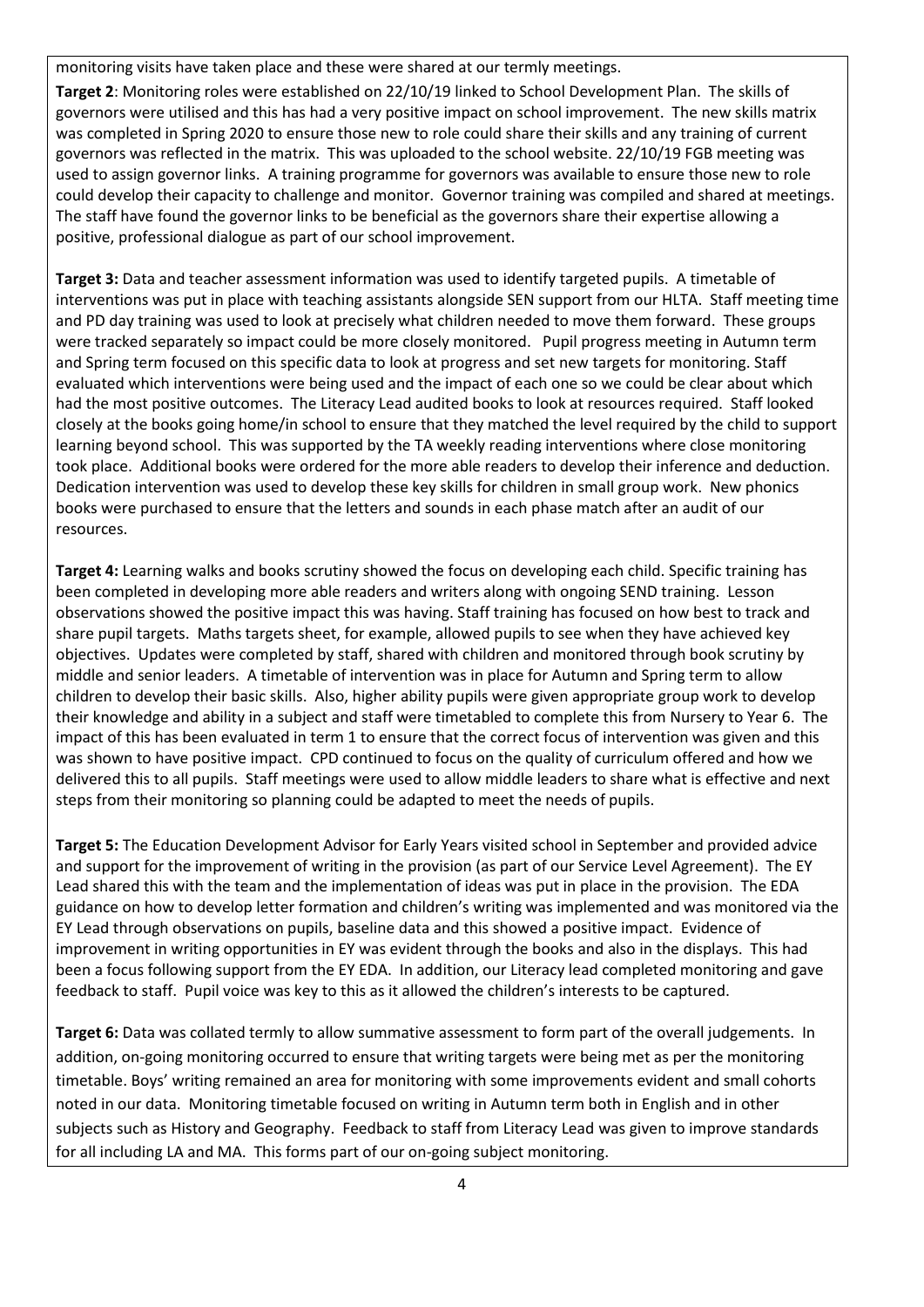**Target 7:** The Headteacher, Deputy Headteacher and staff focused on strategies and interventions that were used pro-actively to maintain the good behaviour in school. Service Level Agreements were used effectively to provide support for those requiring it e.g. through Crisis Team and referrals for SEND to support pupils with SEMH. Along with this our Parent Support Advisor supported across the school. The Headteacher attended the 'Commercial Services Roadshow' in October where one of the key speakers provided information on Class Charts and the impact it had on the behaviour – this provided many excellent ideas including: 'Micro conversations' for positive outcomes, sharing information with home, expectations shared by all and followed by all and basics i.e. entering/leaving a room and ensuring organisation by pupils. We have continued with our 'peg system' as it provides a positive, visual display which all learners can access.

**Target 8:** Our PSHE lead registered for the Rights Respecting School Award and attended training in October. Staff training on 14/10/19 ensured the requirements and action plan were shared. Work began in school to meet the targets in preparation for assessment on 17/6/20. Pupil focus group were voted for to ensure that pupil voice was a continuous part of the process. A staff meeting on 27/1/2020 was used to update staff on the action plan and monitoring so work continued to achieve the award. School Council was voted for by pupils. Global goals and rights of the child remained part of our PSHE and assembly focus. In 22/10/19 we established a governor link with our Cultural Governor to develop global citizenship across the school. Mrs Carr (link governor) visited school in March 2020 to talk to pupils regarding their experiences in school and also of the wider world. Applications for Rights Respecting School Award has been extended due to school closures so work can be compiled when school resumes.

#### **Future Plans for the Governing Body 2020 to 2021**

- **1)** Enable subject leaders to measure the effectiveness of improvement strategies as part of our recovery curriculum (impact) whilst sharing the intent and implementation of their subjects with stakeholders including governors.
- **2)** Continue governor monitoring roles to enable them to provide more focused support and challenge for school leaders as part of our recovery curriculum.
- **3)** Closely monitor reading across the school to continue the progress made across KS1 into KS2 to support catch up as part of recovery curriculum.
- **4)** Develop further teachers' ability to plan learning activities that meet the needs of pupils for their different starting points, particularly the most able and least able pupils (including lowest 20% and highest 20%).
- **5)** Provide focused opportunities for children in the early years to practice their writing and letter formation.
- **6)** Intensify actions to accelerate pupils' progress in writing, with a particular focus on boys' and increasing proportions reaching ARE and above.
- **7)** Focus on providing quality SEN support for the additional needs of pupils and ensure staff training provides quality CPD to allow staff to implement and assess how effective strategies are in supporting children with additional needs.
- **8)** Development of pupils' rights as part of their global citizenship.
- **9)** Ensure pupils follow the rules and expectations to ensure everyone's safety and well-being as part of Covid-19 safety measures.